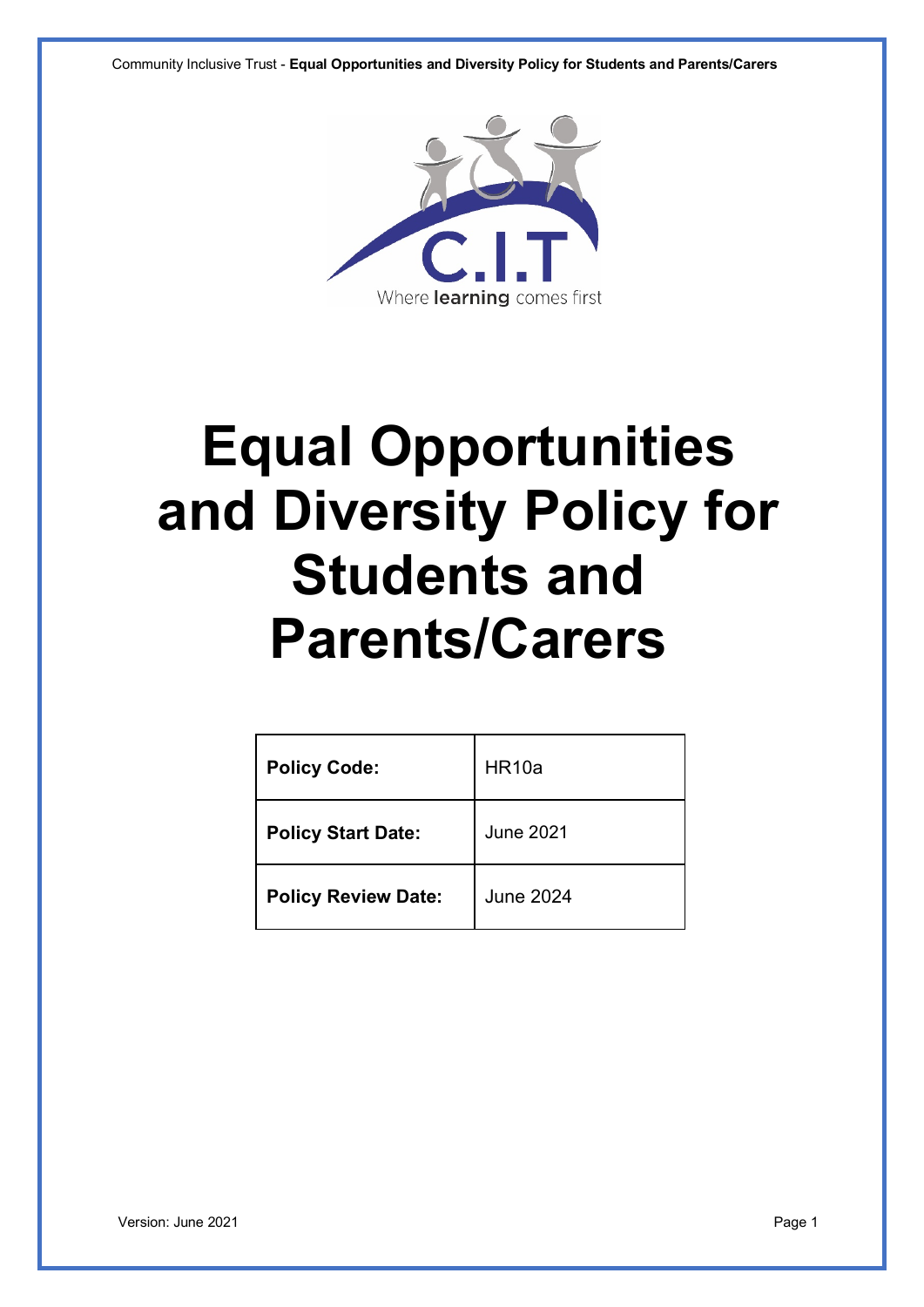Community Inclusive Trust - **Equal Opportunities and Diversity Policy for Students and Parents/Carers**

# **Table of Contents**

| <b>Section</b>                                   | Page |
|--------------------------------------------------|------|
| <b>Policy Statement</b>                          | 3    |
| 2. Legal Framework                               | 4    |
| Roles, Responsibilities and Implementation<br>3. | 4    |
| Aim<br>4.                                        | 4    |
| Discrimination<br>5.                             | 4    |
| 6. Complaints Procedure                          | 5    |
| <b>Discipline</b>                                | 5    |
| <b>Disabilities</b><br>8.                        | 6    |
| Education<br>9.                                  | 6    |
| 10. Public Sector Equality Duty                  | 6    |
| 11. Conclusion                                   | 7    |
| 12. Policy Changes                               |      |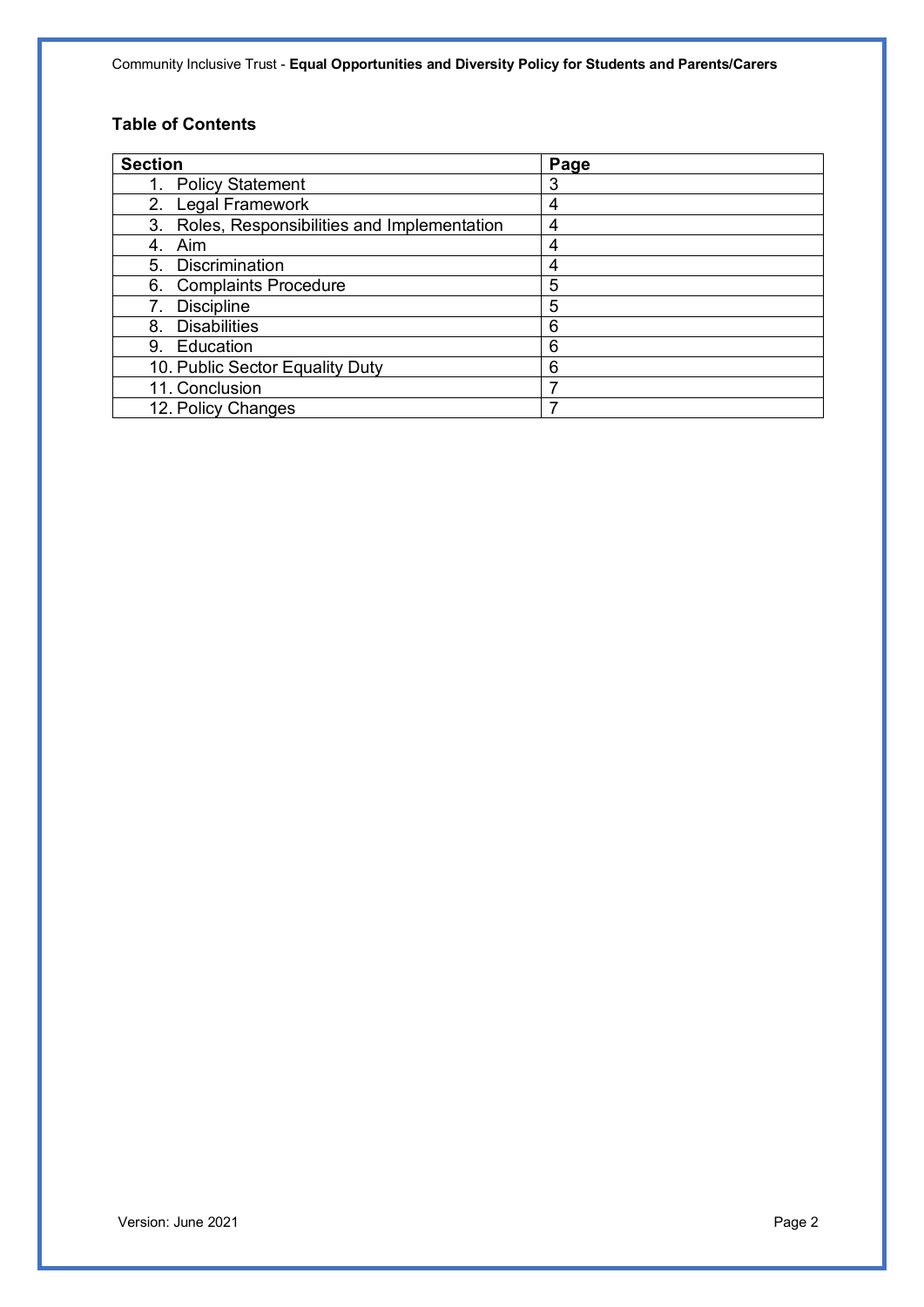# **1. Policy Statement**

- 1.1. The Community Inclusive Trust (CIT) will adhere to the requirements of the Equality Act 2010 by not discriminating against students, parents/carers or anyone involved in external agencies with which the organisation may be working on the grounds of:
	- age;
	- disability
	- gender identity;
	- marriage and civil partnership;
	- pregnancy and maternity:
	- race;
	- religion or belief;
	- sex:
	- sexual orientation.
- 1.2. All staff have a duty to act in accordance with this policy and treat students with dignity at all times, and not discriminate against or harass students or their parents/carers, regardless of their status.
- 1.3. We are opposed to all forms of discrimination and committed to ensuring all young people are respected and treated fairly at all times.
- 1.4. No student will suffer any ill-treatment from the Trust due to the behaviour of their parents/carers and/or siblings.
- 1.5. CIT may decide to use the 'Positive Action' clause of the Equality Act 2010, which allows for the setting up of courses specifically for a certain group, such as Roma children. (Previously, this could have been considered discriminatory).
- 1.6. The Trust has a responsibility to promote good relationships and mutual respect. It is expected that every person in the organisation will make a positive contribution to this policy, namely:
	- All staff, whether paid or voluntary
	- All visitors to CIT schools and settings
	- All students at CIT schools
	- All parents/carers of students at CIT schools
- 1.7. All staff have a duty to act in accordance with this policy and treat colleagues and students with dignity at all times, regardless of their status.
- 1.8. Similarly, all students have a duty to act in accordance with this policy and treat fellow students and staff with dignity at all times, regardless of their status.
- 1.9. In addition, CIT will:
	- 1.9.1. ensure that the services it provides are accessible to all and endeavour to positively encourage and benefit people from disadvantaged groups.
	- 1.9.2. supply specialist aids and facilities to enable disabled people.
	- 1.9.3. monitor any issues that arise within the organisation and take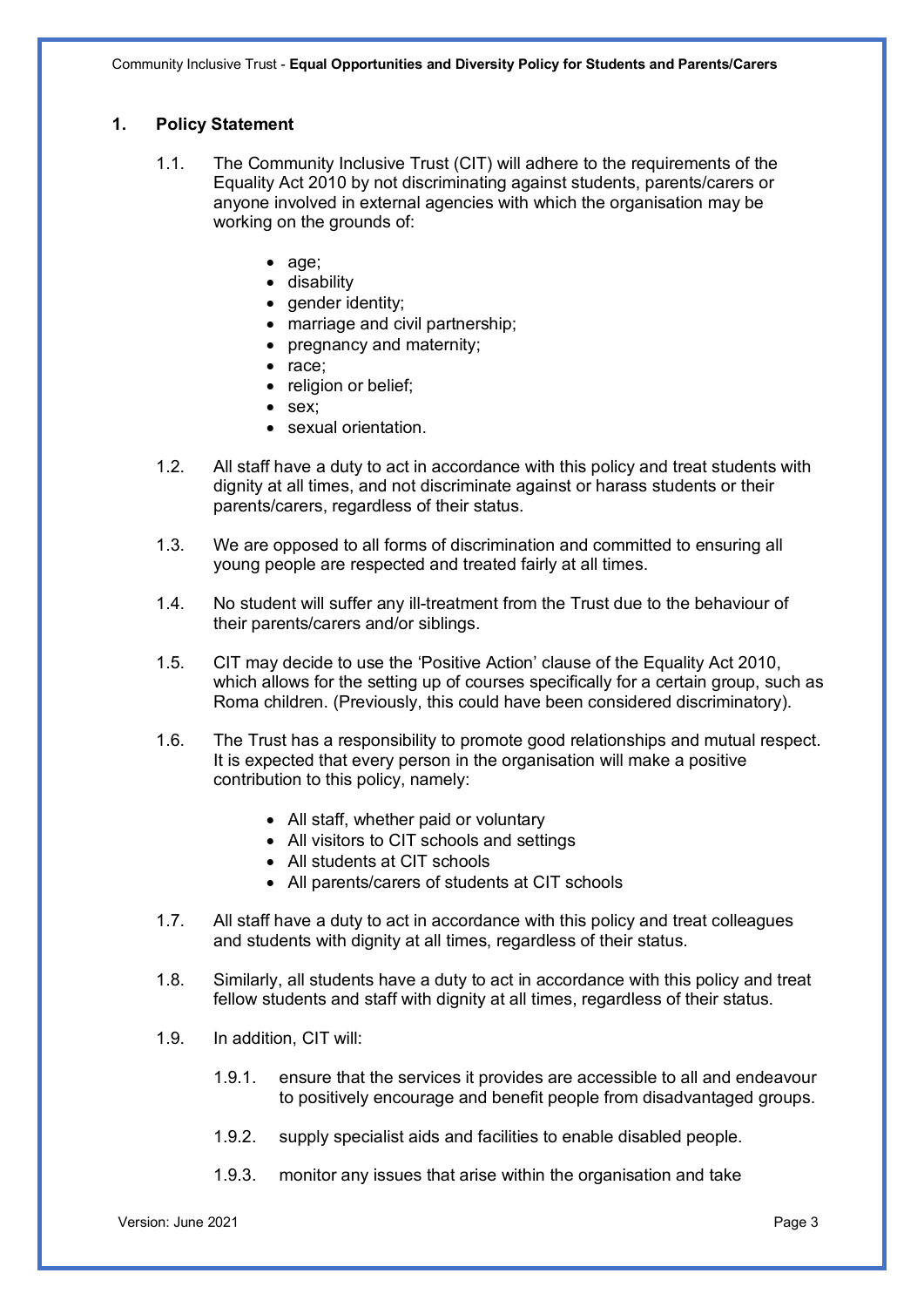appropriate action, fully supporting any person in the organisation who is faced with prejudice or ill treatment.

1.9.4. treat seriously any breaches of the policy which may lead to disciplinary proceedings.

## **2. Legal Framework**

- 2.1. This policy has due regard to all relevant legislation and statutory guidance including, but not limited to, the following:
	- Human Rights Act 1998
	- Equality Act 2010
	- The UK General Data Protection Regulation (UK GDPR)
	- Data Protection Act 2018
	- Protection from Harassment Act 1997
- 2.2. This policy operates in conjunction with the following school policies:
	- Complaints Policy
	- School Behaviour and Anti-Bullying Policies

#### **3. Roles, Responsibilities and Implementation**

- 3.1. The HR and Safeguarding Committee has overall responsibility for the effective operation of this policy and for ensuring compliance with the relevant statutory framework. This Committee delegates day-to-day responsibility for operating the policy and ensuring its maintenance and review to the Director of HR.
- 3.2. Managers have a specific responsibility to ensure the fair application of this policy and all employees are responsible for supporting colleagues and ensuring its success.

#### **4. Aim**

- 4.1. This policy explains the way in which CIT is committed to meet the requirements of the Equality Act 2010. This Act replaced all previous equality legislation such as the Race Relations Act, the Disability Discrimination Act and the Sex Discrimination Act. The policy will be applied to all students and parents/carers within our academies.
- 4.2. This policy sets out our approach to equal opportunities and the avoidance of discrimination in education. It applies to all aspects of a student's education with the Trust.
- 4.3. The Trust may choose to amend this policy at any time.

# **5. Discrimination**

5.1. Students must not unlawfully discriminate against or harass other people including current and former employees, fellow students and parents/carers. This applies within the Trust schools, outside the Trust schools (such as when travelling on school transport) or while wearing a Trust school uniform and on school-related trips or events including social events.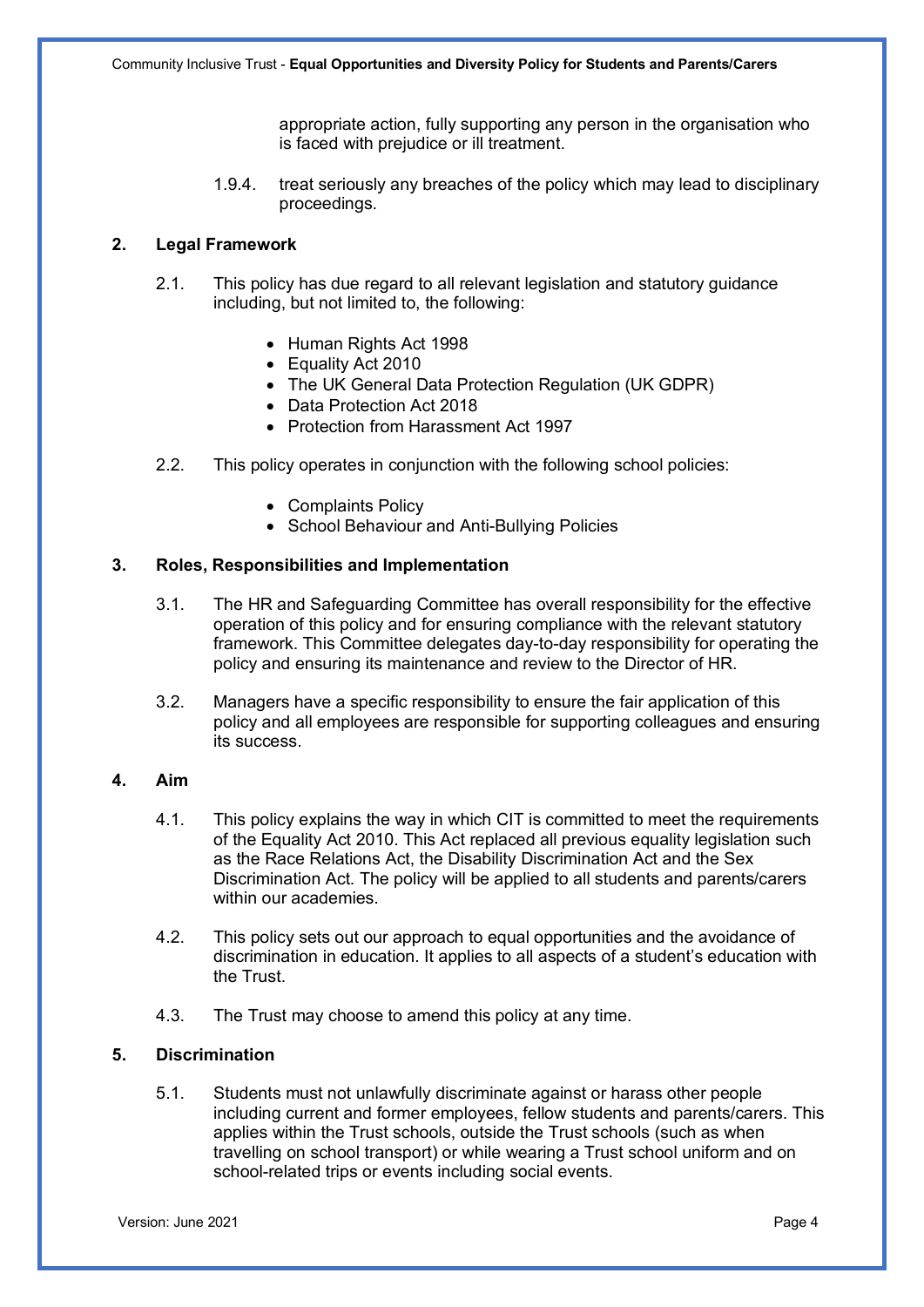- 5.2. The following forms of discrimination are prohibited under this policy and are unlawful:
	- 5.2.1. **Direct Discrimination**: treating someone less favourably because of a Protected Characteristic. For example, refusing a student's admission to one of the Trust's schools due to their religious views or sexual orientation.
	- 5.2.2. **Indirect Discrimination**: a provision, criterion or practice that applies to everyone, but adversely affects people with a particular Protected Characteristic more than others and is not justified. For example, requiring that no students wear any headwear may disproportionately affect female Muslim students who wear a hijab. Such a requirement would be discriminatory unless it can be justified.
	- 5.2.3. **Harassment**: this includes sexual harassment and other unwanted conduct related to a Protected Characteristic, which has the purpose or effect of violating someone's dignity or creating an intimidating, hostile, degrading, humiliating or offensive environment for them. Harassment is dealt with further in our Staff Handbook in the section entitled 'positive working environment'.
	- 5.2.4. **Victimisation**: retaliation against someone who has complained or has supported someone else's complaint about discrimination or harassment.
	- 5.2.5. **Disability Discrimination**: this includes direct and indirect discrimination, any unjustified less favourable treatment because of the effects of a disability, and failure to make reasonable adjustments to alleviate disadvantages caused by a disability.

#### **6. Complaints Procedure**

- 6.1. Any person (students/parents/carers) who experiences, witnesses or is reasonably led to believe that this Equal Opportunities and Diversity Policy has not been respected, whether by a student, an employee of the Trust or the Trust as a whole, should immediately bring the situation to the attention of their classteacher. No student will suffer any detriment as a result of raising a legitimate worry under this policy.
- 6.2. If any parent/carer of a student at the Trust experiences or witnesses any behaviour from a fellow student/parent/carer on the grounds of one of the Trust schools, then they should inform reception staff immediately.
- 6.3. Details of our complaints procedure can be found in the CIT Complaints Policy.

# **7. Discipline**

- 7.1. Any student who is found to have breached this policy may be subject to disciplinary steps depending on the severity of the breach as outlined in each of our schools' Behaviour and Anti-Bullying Policies namely:
	- an official warning to stop offending
	- exclusion from certain areas of Trust premises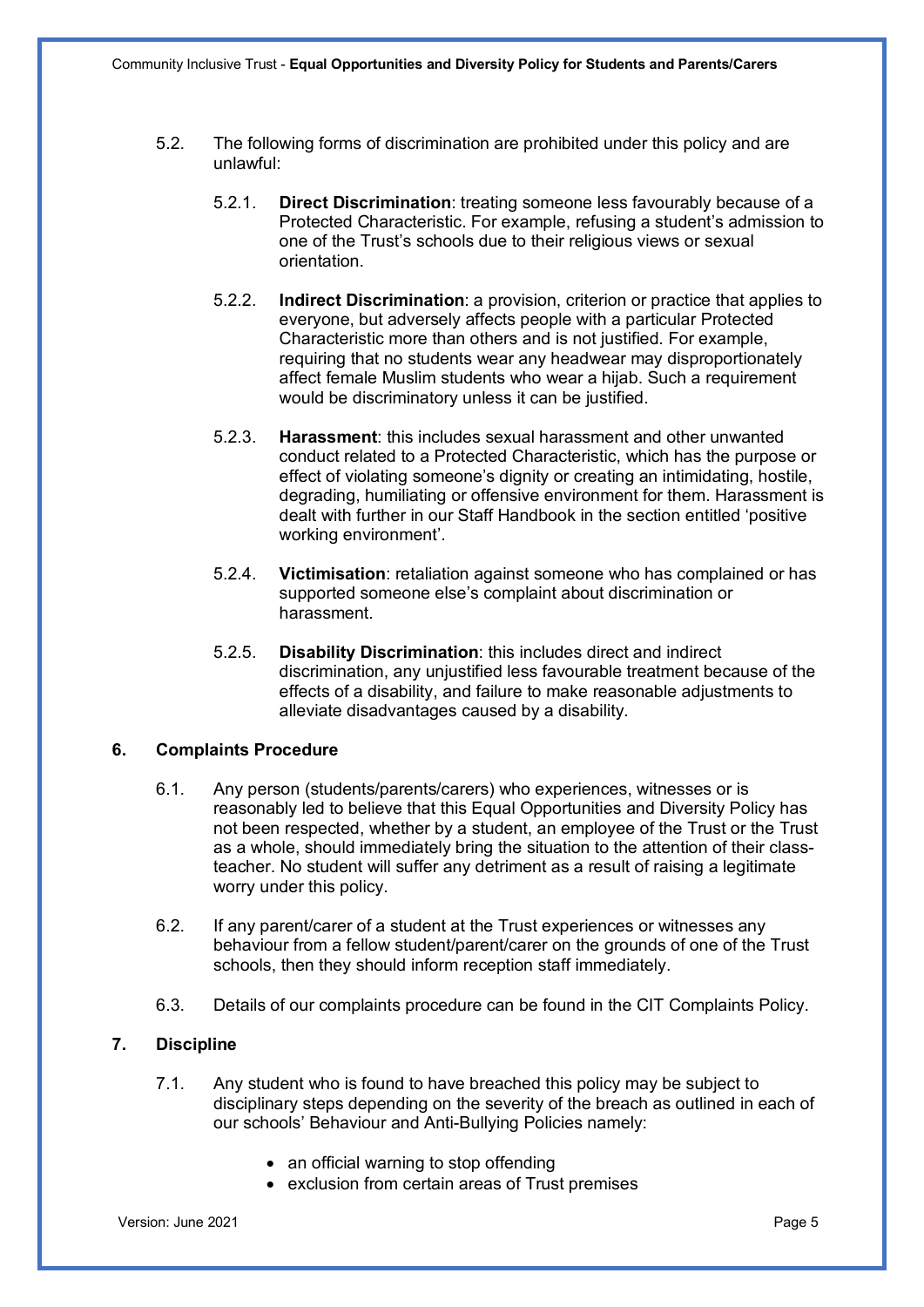- removal from lessons
- a minor fixed-term exclusion
- a major fixed-term exclusion
- a permanent exclusion
- 7.2. If any parent/carer is found to have breached this policy on the grounds of Trust property then they may be subject to a fixed-term ban from entering the Trust's grounds.

## **8. Disabilities**

- 8.1. If a student is disabled or becomes disabled, the Trust encourages them to explain their condition in order for the appropriate support to be put in place.
- 8.2. If a student experiences difficulties at school because of their disability, the student can contact their class teacher to discuss any reasonable adjustments that would help overcome or minimise the difficulty. The Trust will consider the matter carefully and try to accommodate the student's need within reason. If the Trust considers a particular adjustment would not be reasonable, the Trust will explain the reasons and seek ways to find an alternative solution where possible.
- 8.3. The Trust will monitor the physical features of its premises to consider whether they might place anyone with a disability at a substantial disadvantage. Where necessary, the Trust will take appropriate steps to improve access.

## **9. Education**

- 9.1. The Trust is committed to ensuring that all students, regardless of their background, achieve their potential.
- 9.2. The Trust shall also ensure that all students are encouraged to develop an insight into the lives and experiences of people with different backgrounds of their own.
- 9.3. Students should, if they feel comfortable doing so, challenge any discriminatory behaviour and report examples of discriminatory behaviour.

# **10. Public Sector Equality Duty [PSED]**

- 10.1. The Trust is committed to complying with the Public Sector Equality Duty and this policy is a recognition of that duty.
- 10.2. The PSED requires public bodies to have due regard to the need to:
	- Eliminate unlawful discrimination, harassment and victimisation and other conduct prohibited by the Equality Act.
	- Advance equality of opportunity between people who share a protected characteristic and people who do not share it.
	- Foster good relations between people who share a protected characteristic and people who do not.
- 10.3. As part of its duty, the Trust has committed to the following objectives:

10.3.1. Promoting cultural understanding, awareness and tolerance of different